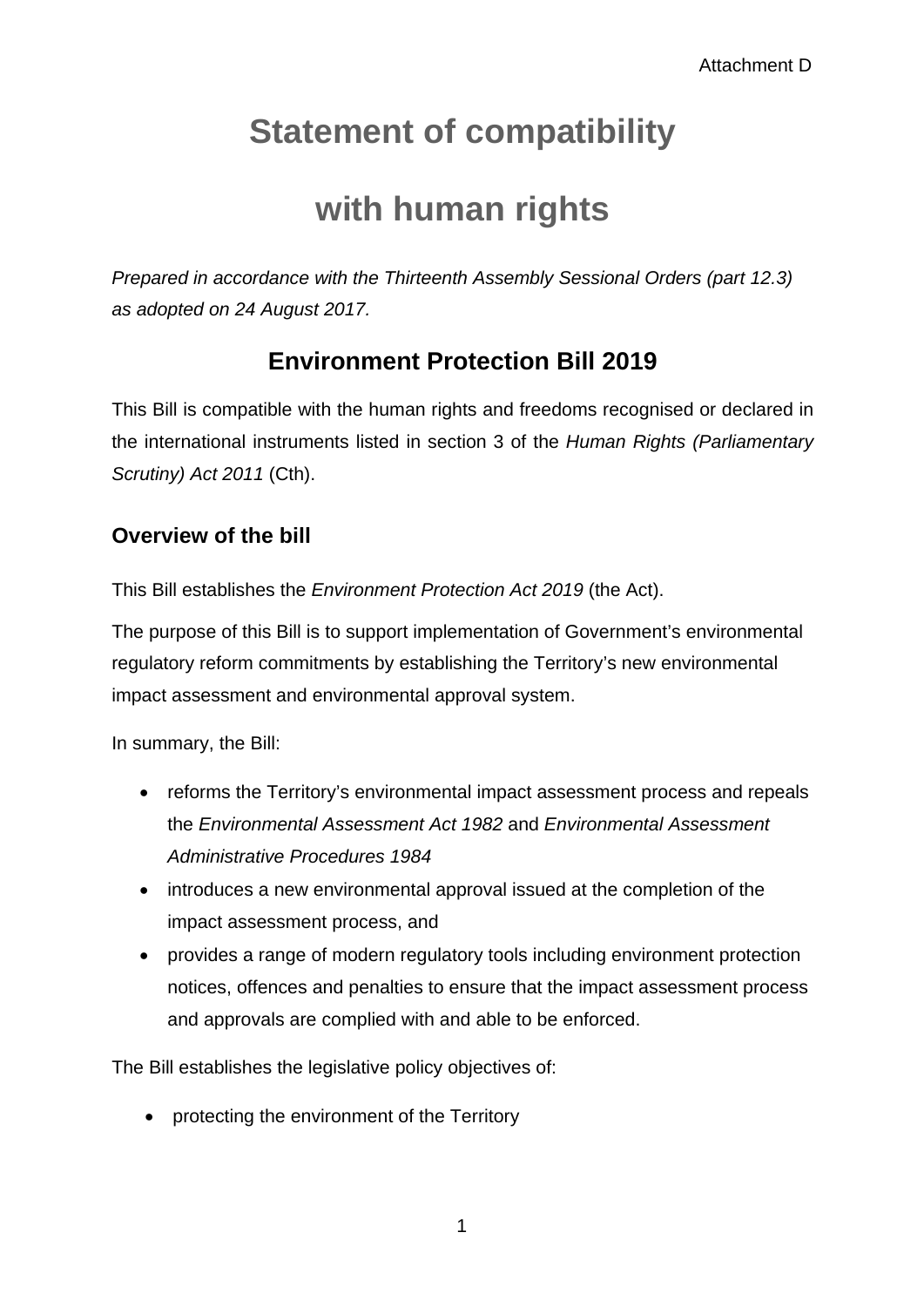- promoting ecologically sustainable development so that the wellbeing of the people of the Territory is improved without adverse impact on the environment of the Territory
- recognising the role of environmental assessment and approval in promoting the protection and management of the environment of the Territory, and
- recognising the role of Aboriginal communities in environmental assessment and in the protection and management of the environment of the Territory.

Overall these policy objectives are considered legitimate objectives as they enable economic development actions and considerations of human rights and the environment. Furthermore, they respect the United Nations mandate on human rights and the environment, that is, the recognition that all people should have the right to a safe, clean, healthy and sustainable environment as without such things, other human rights, such as the right to live, health, food, water and sanitation are compromised.

Offences and penalties in the Bill have been prepared to comply with Part IIAA of the Criminal Code.

### **Human rights implications**

This Bill engages the following rights:

- the rights of appeal or review and whether those rights provide for an effective remedy, as contained in Article 2(3) of the International Covenant on Civil and Political Rights (ICCPR)
- the rights to the protection of one's privacy and reputation, as contained in Article 17 of the ICCPR
- the rights to minimum guarantees in criminal proceedings, specifically the right to be free from self-incrimination, as contained in Article 14(3)(g) of the ICCPR
- the right to the presumption of innocence, as contained in Article 14(2) of the ICCPR
- the rights to enjoy and benefit from culture as contained in Article 27 of the ICCPR and Article 15 of the International Covenant on Economic, Social and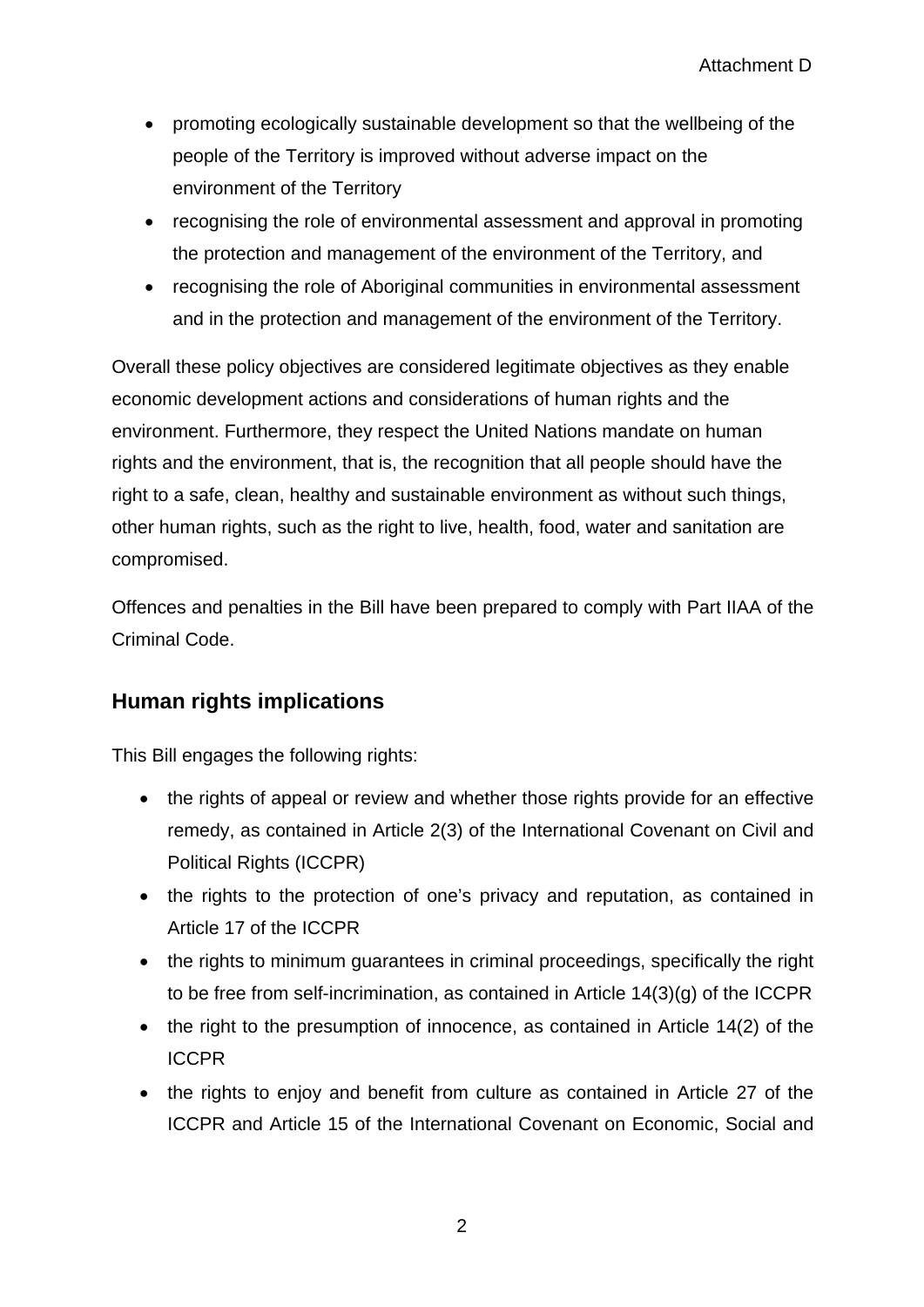Cultural Rights (ICESCR) by regulating the conduct of commercial activity on the traditional lands of Indigenous Australia.

#### Rights of appeal and review

Article 2(3) of the ICCPR requires that a person whose rights or freedoms are violated should have access to an effective remedy, even if the violation was committed by persons acting in an official capacity. In providing the right to an effective remedy, a person must have access to a competent judicial, administrative or legislative decision making authority who can hear an appeal and review the purported violation. Furthermore, the person must have confidence that the authority will enforce any remedies if they are granted.

The right to an effective remedy is considered an essential component of all the rights within the ICCPR and is a right that should not be derogated. Although the United Nations Human Rights Committee (the UN Human Rights Committee) consider that the right to an effective remedy must be provided, it is acknowledged that a jurisdiction may benefit by deviating from the type of remedy provided, i.e. judicial or otherwise.

Clause 276 of the Bill provides powers for a person to seek a judicial review of a decision made under the Act by the Minister, the Chief Executive Officer (CEO), the Northern Territory Environment Protection Authority (NT EPA) or an environmental officer, provided the person is a proponent of an action to which the decisions relates, or an applicant for the decision, or a person directly affected by the decision, or a person who has made a genuine and valid submission during an environmental impact assessment and environmental approval process to which the decision relates. A genuine and valid submission does **not** include a submission by a person in the form of a form letter or petition prepared by another body organisation, or a submission made after the end of the submission period, unless the court considers that in the circumstances it should be considered a genuine and valid submission.

Domestic laws such as the *Northern Territory Civil and Administrative Tribunal Act 2014* provide rights of review and appeal. Clause 277 of the Bill provides the right for an affected person to have certain decisions made under the Act to be reviewed by the Northern Territory Civil and Administrative Tribunal (NTCAT).

As the Bill is providing rights to persons to seek an effective remedy for decisions made under the Bill, it is considered that the rights of appeal and review are positively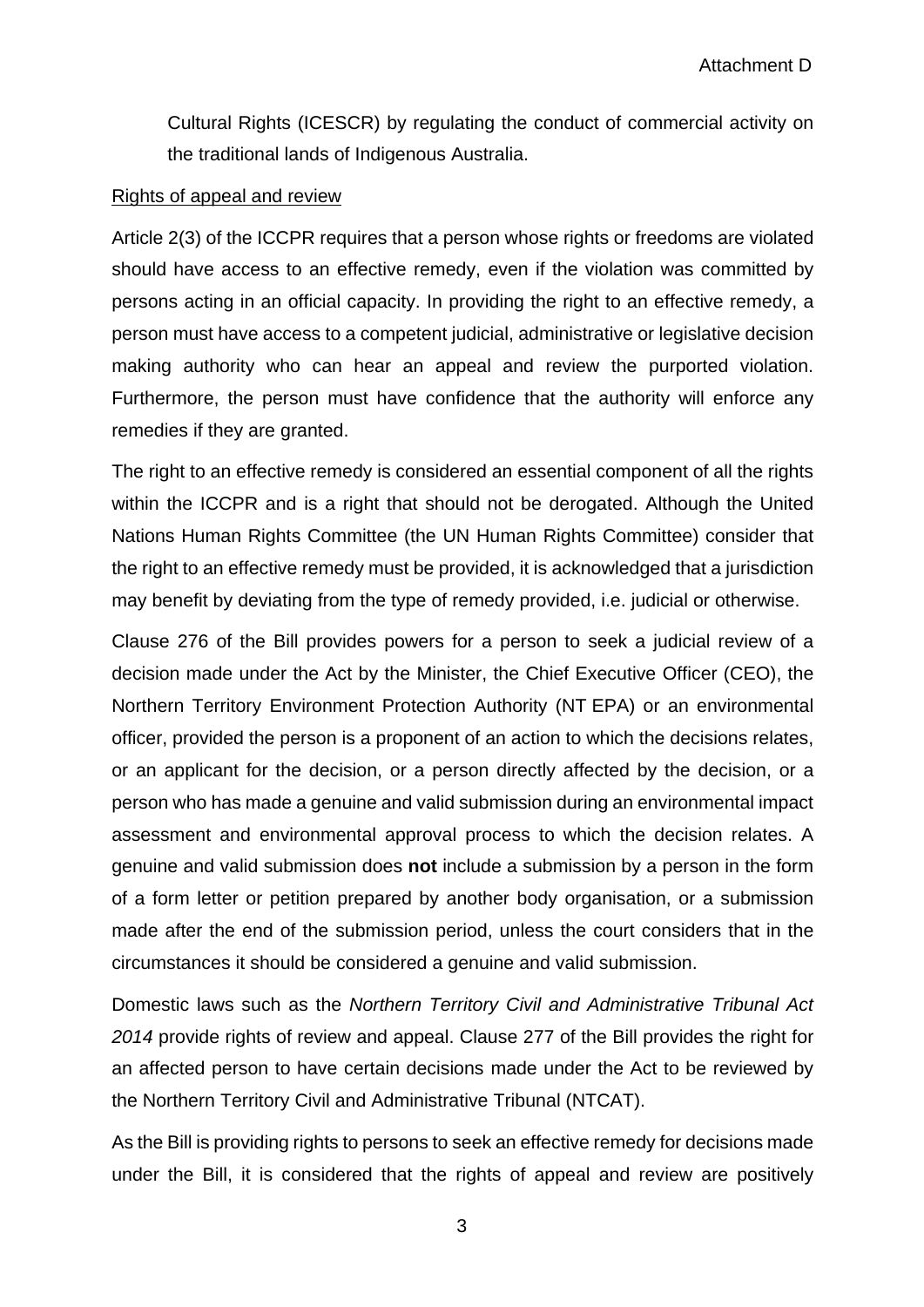affected by the Bill. The Bill allows a person to seek an effective remedy either via the courts or in some cases through NTCAT. As such it is considered that the Bill is compatible with Article 2(3) of the ICCPR.

#### Privacy and reputation

Article 17 of the ICCPR prohibits unlawful or arbitrary interferences with a person's privacy, family, home and correspondence. It also prohibits unlawful attacks on a person's reputation. It provides that persons have the right to the protection of the law against such interference or attacks. The UN Human Rights Committee has not defined 'privacy'. However, it should be understood to comprise freedom from unwarranted and unreasonable intrusions into activities that society recognises as falling within the sphere of individual autonomy. The Committee has also given a liberal interpretation to the term home, which can include a person's workplace. The Committee states that searches of a person's home should be restricted to those necessary to gather evidence and should not amount to harassment.

A number of provisions in this Bill are considered to relate to matters addressed in Article 17 of the ICCPR, including:

- the collection, security, use, disclosure or publication of personal information
- the regulation of information held on public registers
- authorising powers to enter premises or search persons and premises
- compulsory occupation or acquisition of a home, or regulation of planning or environmental matters that may affect a person's home
- mandatory disclosure or reporting of information.

In reviewing the Bill and how these matters may interact with Article 17 of the ICCPR, it was determined that although components of the Bill are related to a number of privacy rights contained in Article 17, the limitations imposed are not considered arbitrary, and are necessary to facilitate the effective administration of the Act whilst addressing the legitimate policy objectives of the legislation.

The existing environmental impact assessment and approval system in the Northern Territory has long been recognised as being outdated and requiring substantial reforms. Known deficiencies in the existing system can be summarised as failing to provide certainty to government, industry and the community about environmental responsibilities, obligations and roles; inconsistency in the environmental impact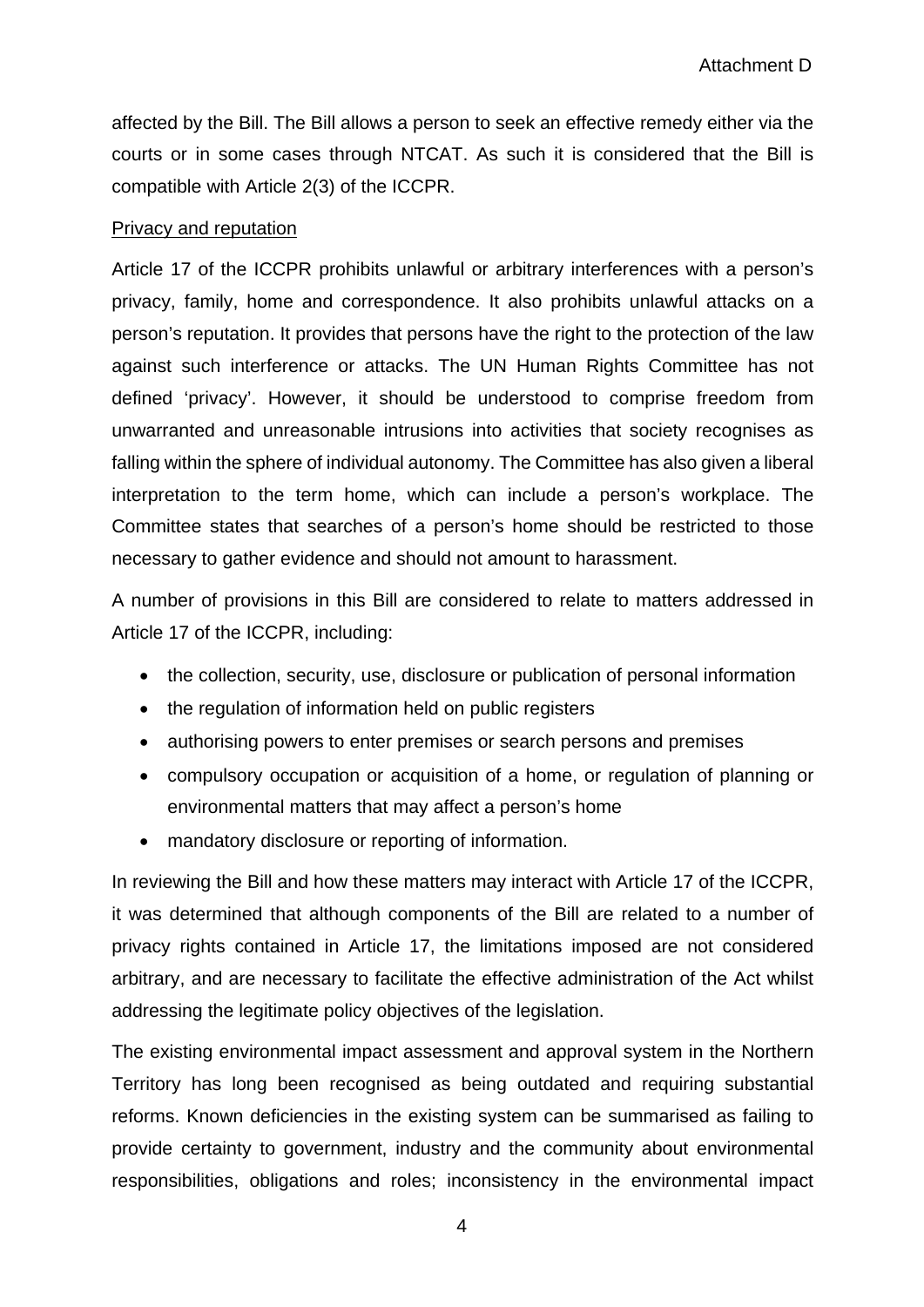assessment system; lack of transparency and accountability; lack of confidence and trust by both industry and the community in the system being able to deliver appropriate environmental outcomes; and a substantial lack of available and effective compliance mechanisms.

The limitations that the Bill will place on the rights of privacy and reputation will assist in addressing the current problems with the Territory's environmental impact assessment system and will enable delivery of a modern regulatory system that provides an array of proactive and reactive tools to facilitate compliance and enforcement activities.

For example, in the interest of providing a transparent and accountable environmental impact assessment system, the Bill includes numerous provisions relating to the collection, security, use, disclosure or publication of information in relation to activities subject to an environmental impact assessment. In addition, there are a few clauses within the Bill that relate to the regulation of information held on a public register. Clause 156 and Clause 158 relate to the registration and keeping of a register of environmental auditors and environmental practitioners respectively. Clause 284 requires the CEO to keep a public register for the purposes of the Act.

These powers form parts of a number of components that are addressing the known problems with the existing environmental impact assessment system, and provide a legislative means to deliver on the legitimate objective of transparency and accountability in the environmental regulatory system. Furthermore, while in some instances information obtained may be personal, existing domestic laws such as the *Information Act 2002* would prevent personal information from being made publicly available and ensure its safe and secure management.

As such, any limitation imposed on these rights in Article 17 of the ICCPR are considered proportionate, reasonable, suitable and necessary.

Clauses 162 and 163 provide a broad range of powers that permit environmental officers to enter and search any land or premises, undertake investigations, collect information and evidence, obtain personal information and documents, and perform other activities considered necessary to fulfil the duties of an environmental officer being to monitor compliance with the Act, and investigate suspected contraventions of the Act.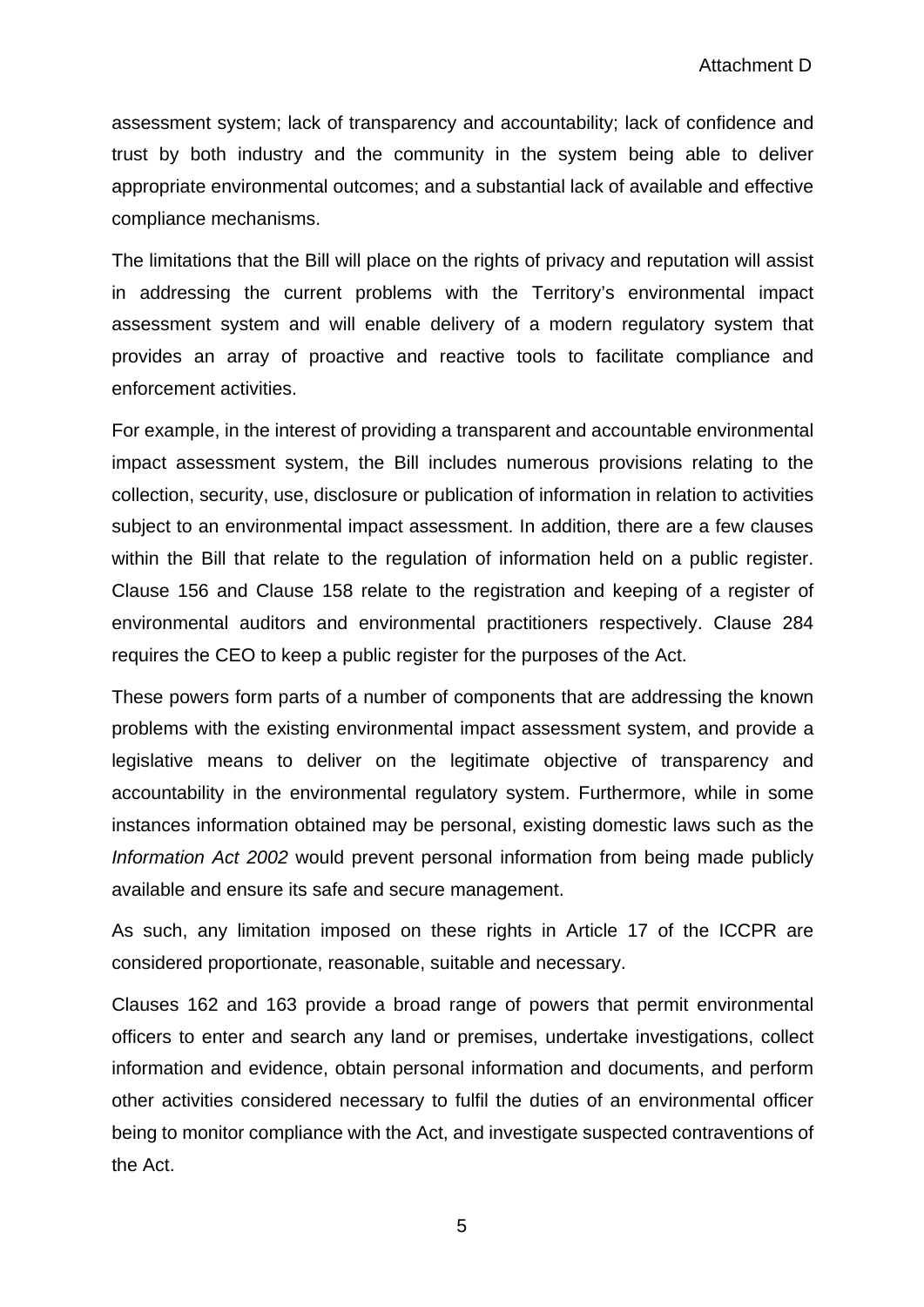The power in the Bill that is provided to an environmental officer to intrude on a person's privacy does not extend to residential premises unless consent is provided by the occupier, or a justice of the peace considers there is reasonable grounds and has issued a search warrant to enter the land or premises.

The control or regulation of the use of property in the interest of the public is regarded as a legitimate objective for placing limitations on property rights, irrespective of the common law approaches to property rights. Such legislative instruments that limit the use of property rights are generally intended to protect the environment or be in the interest of the broader public.

Environmental officers operating under the Bill require appropriate access to land and property to enable effective investigation, compliance and monitoring activities. Without the limitations that these clauses impose on the privacy provisions contained in Article 17 of the ICCPR, effective administration of the Bill that enables effective and transparent compliance and enforcement activities would not be possible. As such, the limitations that are being placed on property rights by the Bill are considered to be proportionate, reasonable and necessary. Additionally, the Bill contains supporting provisions to these powers that impose appropriate standards of behaviour and conduct on environmental officers whilst performing their duties.

As the Bill forms a component of the Territory's regulatory system for managing land, planning and environmental matters, the additional certainty and security the Act will provide to the broader Northern Territory community that development activities occurring in the Territory will be appropriately and sustainably managed, it is considered that any limitations the Bill is imposing on privacy and property rights in relation to planning regulations or environmental matters that may affect a person's home, are in some instances positive, or appropriately proportionate and reasonable.

Article 17 of the ICCPR also contain rights in relation to the protection of a person's reputation. In making decisions under the Bill, the Minister is often required to consider if a person is a fit and proper person to hold an environmental approval. This includes when a statement of unacceptable impact has been provided to the Minister by the NT EPA.

As part of the system of accepting a statement of unacceptable impact, the Minister must publish a statement of reasons explaining the refusal of an environmental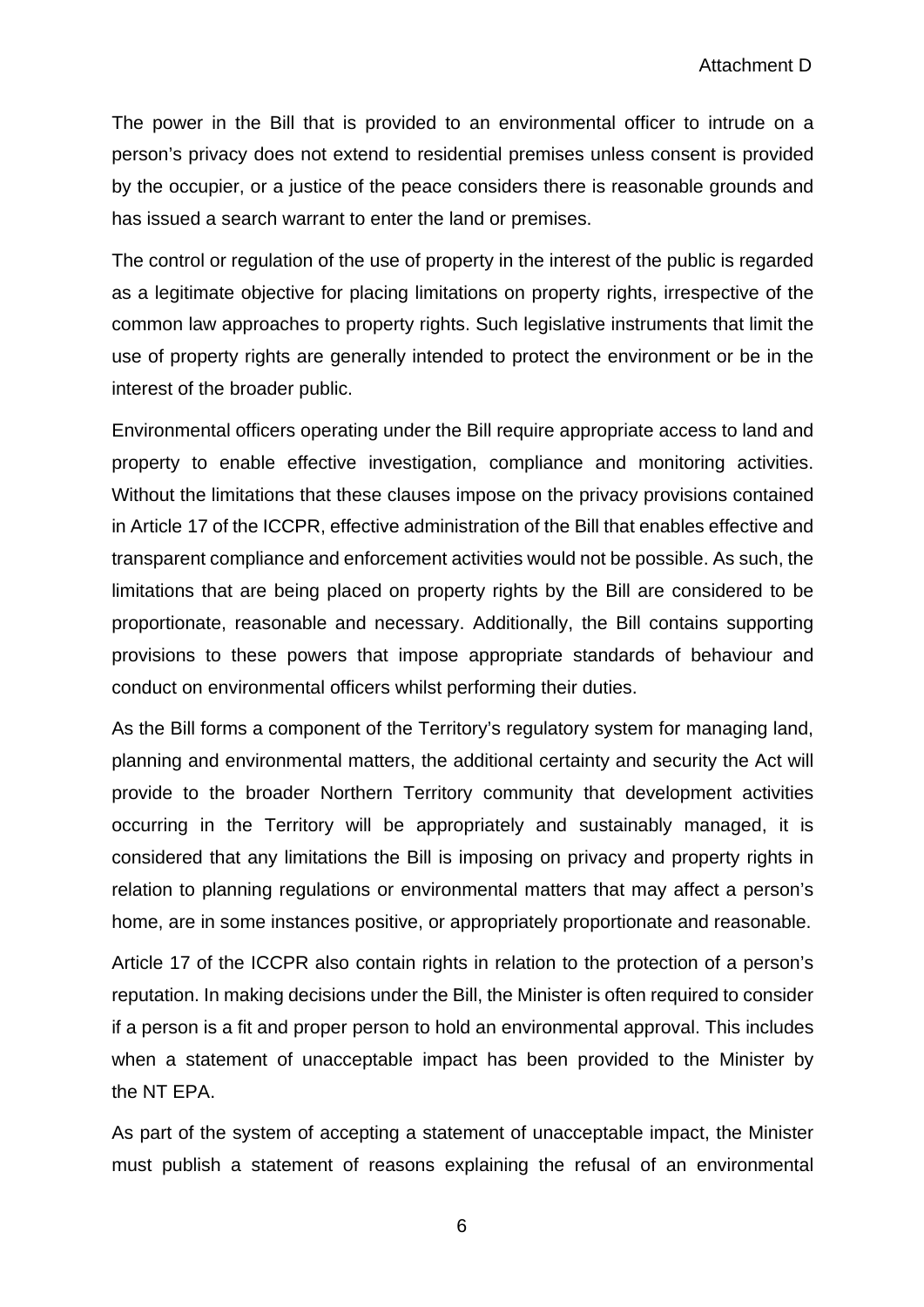approval. Should the reasons in the statement be related to the person not being deemed a fit and proper person, there is the potential for the statement to affect a person's reputation.

In addition, there are other provisions within the Bill that may potentially impact on a person's reputation, if say for example, a copy of an environment protection notice is lodged with the Registrar-General and the notice is recorded in the Land Register as Clause 185 provides.

Although these potential limitations on a person's right against unlawful attacks on their honour and reputation were considered, it was concluded that these provisions are proportionate, reasonable and necessary for the objectives of transparency, accountability and certainty, and the disclosure of such information would be in the public interest over the right of the individual.

Division 8, Part 9 provides a mandatory duty to notify of environmental incident provisions. This limitation is considered necessary as it facilitates the legitimate objectives of transparency and protection of the environment. By providing these provisions, the Bill is enabling a proportionate and suitable mechanism considered essential for timely exposure of an environmental incident which may further assist in preventing or mitigating environmental harm arising from the incident. This is considered to be in the public interest as environmental impacts can affect human health as well as social and economic factors of communities, and the broader protection of the rights of the collective are considered to outweigh the rights of the individual.

In summary, although there are certain limitations being placed on the rights in Article 17 of the ICCPR, these limitations are considered permissible and do not compromise the Bill's compatibility with human rights.

Additionally, provisions included in alternate domestic law, such as the *Information Act 2002* commonly maintain appropriate protections of these rights, irrespective of the limitations identified in the Bill*.*

#### Right to be free from self-incrimination

Article 14(3) of the ICCPR establishes one of a number of minimum guarantees that must be observed in criminal proceedings. Article 14(3)(g) specifically relates to matters that may affect the law relating to self-incrimination. The privilege against self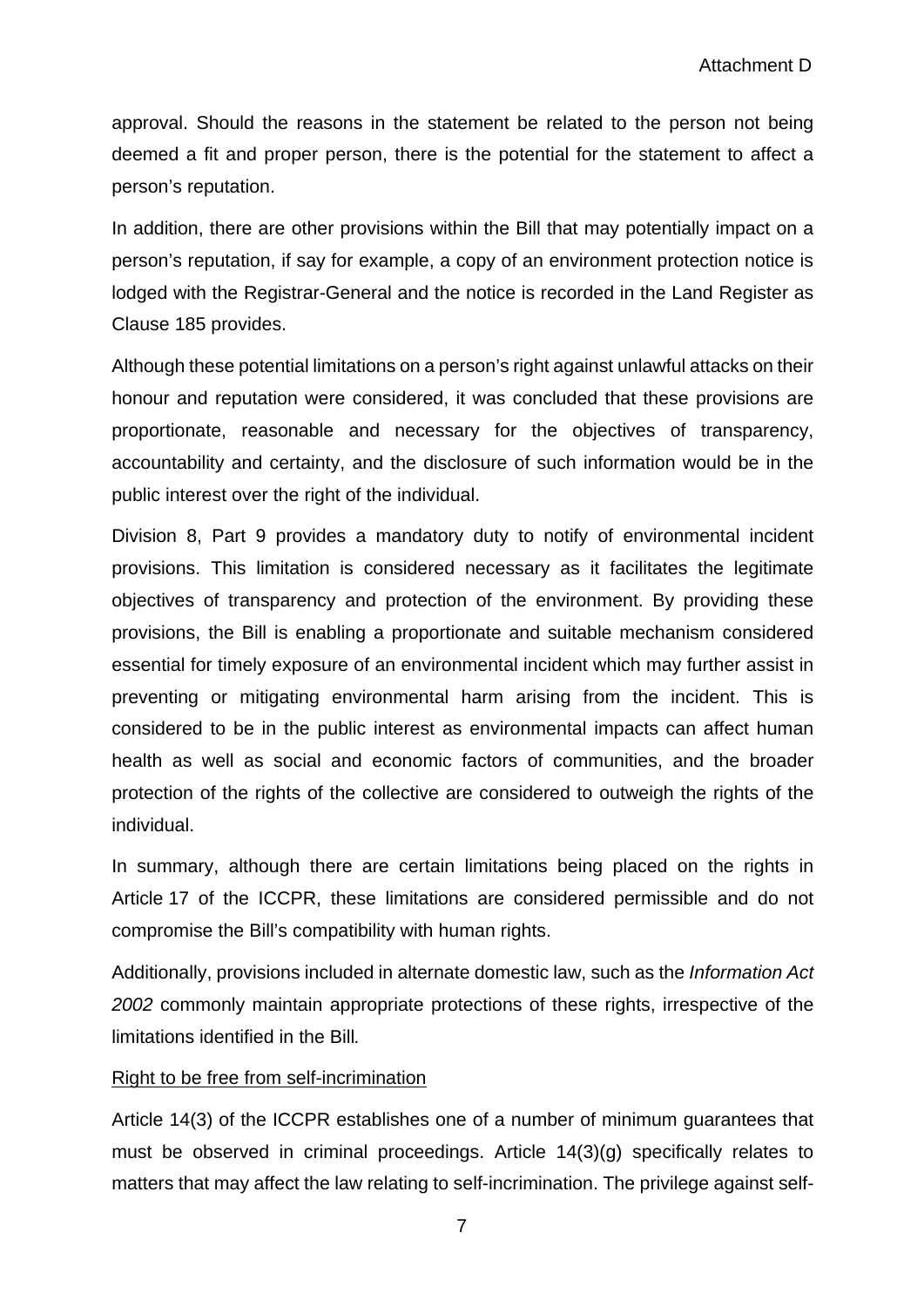incrimination is a well-established common law principle and will always apply unless expressly abrogated by statute, with such abrogation often viewed as permissible.

Clause 175 in the Bill provides provisions relating to a person complying with requirements to provide information to an environmental officer even if the information might tend to incriminate the person or make the person liable to a penalty.

Clause 229 in the Bill relates to incriminating information and a requirement for a person to notify incidents even if to do so might incriminate the person or make the person liable to a penalty.

Both of these clauses place limitations on the right to be free from self-incrimination. That is, the Bill is expressly abrogating the privilege of the right to be free from selfincrimination.

To ensure the limitations being placed on the right to be free from self-incrimination are proportionate and reasonable whilst still enabling practical and effective regulatory powers, both clauses provide immunity provisions to persons who are obliged to provide information or documents.

Clause 175 includes an immunity provision that directs that any incriminating information provided by an individual is not admissible as evidence against the individual. Clause 229 provides an immunity provision that directs that any relevant incriminating information of a kind prescribed by regulations provided by a person is not admissible as evidence against the person. However, notwithstanding the immunity provisions, both clauses allow that incriminating information provided by the individual or person respectively can be used to locate or identify additional information relating to the initial information, and the use of the additional information is permitted to be used as evidence against the individual or person respectively.

As the limitations being imposed on the right to be free from self-incrimination are restricted through the use of immunity provisions, and encroachment on this common law right is generally permissible, these limitations are not considered significant and are reasonable and necessary for the purpose of the Bill and the legitimate objectives that the Bill is establishing.

As such, although there are limitations being placed on Article 14(3) of the ICCPR in relation to the right to be free from self-incrimination, the limitations are considered permissible and do not compromise the Bill's compatibility with human rights.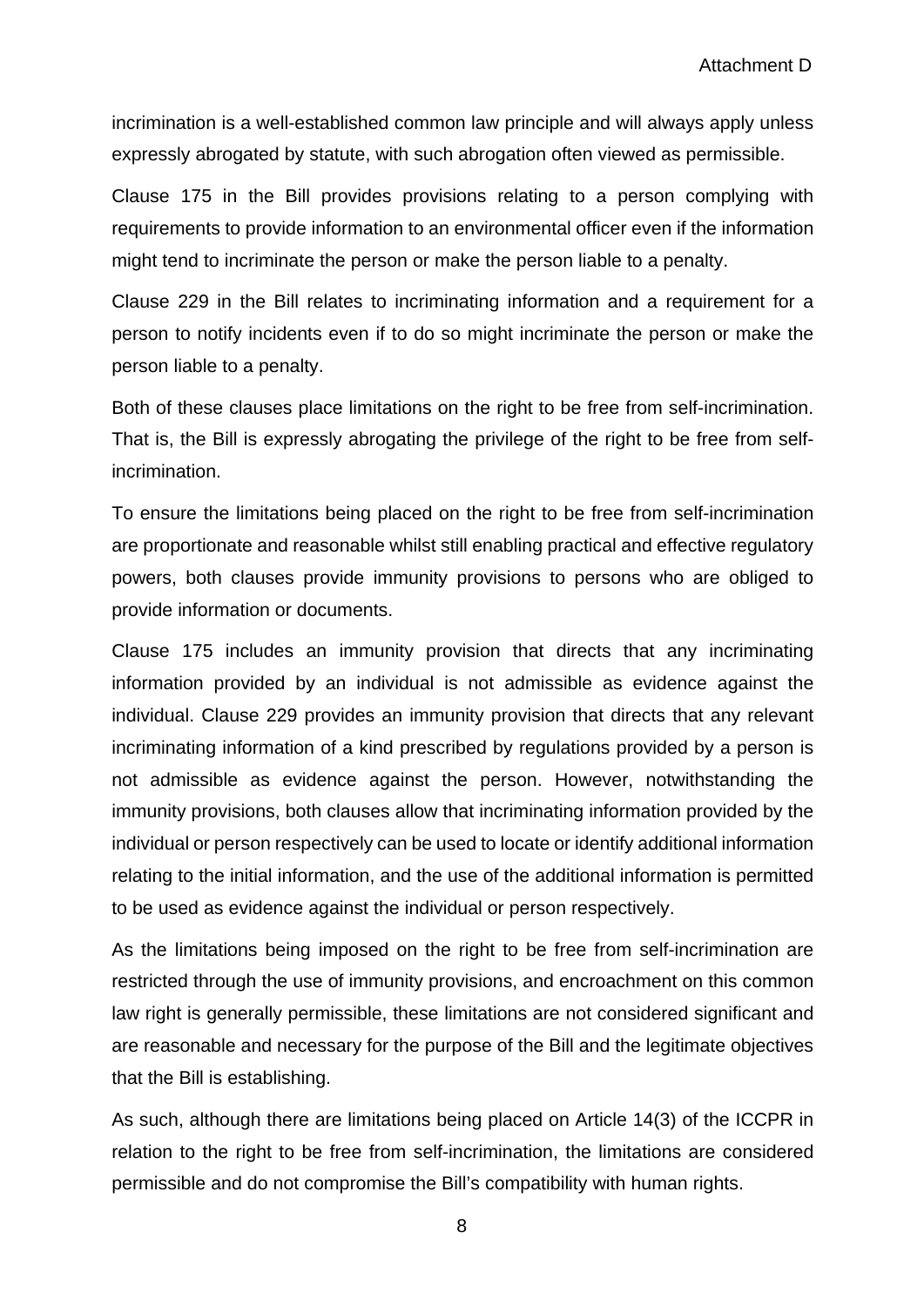#### Presumption of innocence

Article 14(2) of the ICCPR provides that everyone charged with a criminal offence shall have the right to be presumed innocent until proven guilty according to law. The right to presumption of innocence is also a fundamental common law principle.

Strict liability and absolute liability, when applied to an offence, can be considered a limitation of the presumption of innocence because the defendant can be found guilty, or an element of the offence proven, without the prosecution being required to prove fault.

When strict liability or absolute liability applies to an offence, the prosecution is only required to prove the physical elements of an offence, beyond reasonable doubt, not the fault elements, in order for the defendant to be found guilty. The defence of an honest and reasonable mistake of fact is available to the defendant (see section 43AX of the Criminal Code) where strict liability applies but not where absolute liability applies.

Use of strict liability or absolute liability may be justified in circumstances where there is public interest in ensuring that regulatory regimes are observed and it can reasonably be expected that a person should be aware of their duties and obligations in relation to their behaviour. For example, conducting a development activity in a protected environmental area would be known to a reasonable person as being against the law. As such, offences attached to such actions are often strict liability offences.

Absolute offences arise when an element of the offence is a pre-condition of the offence. For example, to be Chief Executive Officer of a company is a pre-condition to be held accountable as the Chief Executive Officer of a company that contravenes the law.

Strict and absolute liability provisions are not considered to be inconsistent with the presumption of innocence if they pursue a legitimate objective, and if they are proportionate, reasonable and necessary to achieve that objective. It can also be the case that it is more practical for the accused to be able to prove a fact (i.e. their innocence) rather than the prosecution to disprove it (prove guilt).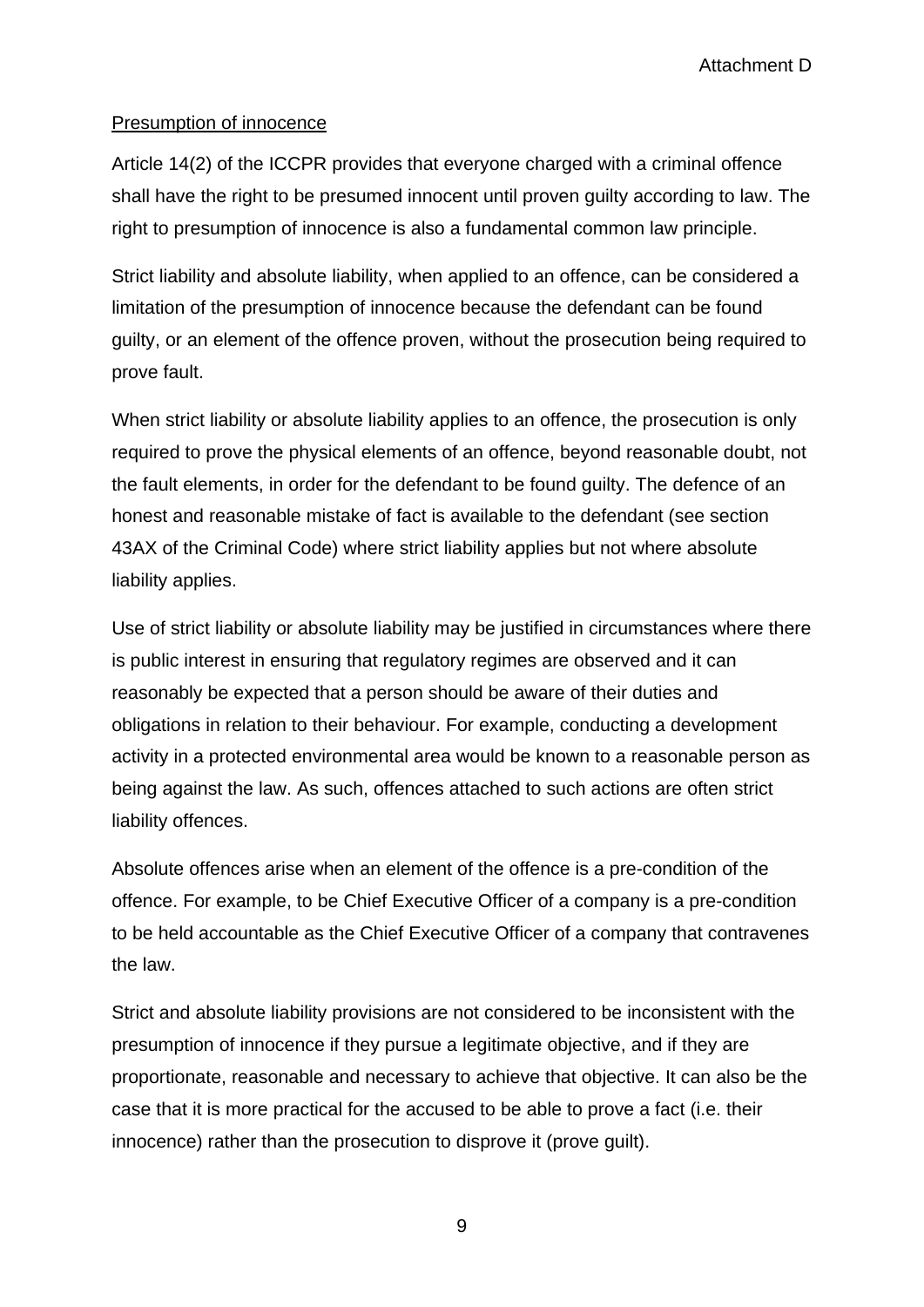Strict liability offences are considered a key feature in environment regulatory frameworks as they provide an effective deterrent against the offence as they remove the requirement for the prosecution to prove a mental element of the offence. Such a requirement in environmental law is often a substantial impediment to prosecution so the application of strict liability offences is considered to assist in maintaining the integrity of the regulatory regime. Absolute liability is used very rarely.

Whether a strict or absolute liability provision places unacceptable limitations on the right to the presumption of innocence will depend on the circumstances of the case and the particular justification for an offence or an element of an offence being strict or absolute liability. A key principle underlining application of strict or absolute liability provisions is the fact that the legislation is intended to prevent the possibility of inadvertent contravention of the law because the law was made to prevent or protect from an undesirable outcome. For example, environmental harm.

The Bill contains a number of clauses that either apply strict liability offences, or contain at least one element to which strict liability applies. All of these strict liability offences are deemed to be reasonable, necessary and appropriate to achieve the objectives of the Bill and enable a contemporary environmental impact assessment system for the Territory that contains effective deterrents to committing an environmental offence.

The application of strict liability provisions are considered proportionate in environmental protection legislation as environmental offences are typically hard to prove and rarely proven, whether by omission or commission. Additionally, strict liability provisions are generally considered justified in laws designed to protect human health, safety and the environment, or on regulatory offences.

The limitations being imposed on the presumption of innocence by the Bill is not considered significant and is a permissible limitation for the purpose of achieving the legitimate objectives of the environmental protection Bill. The elements in this Bill to which strict liability applies are those where it can reasonably be expected that a person is aware of their duties and obligations.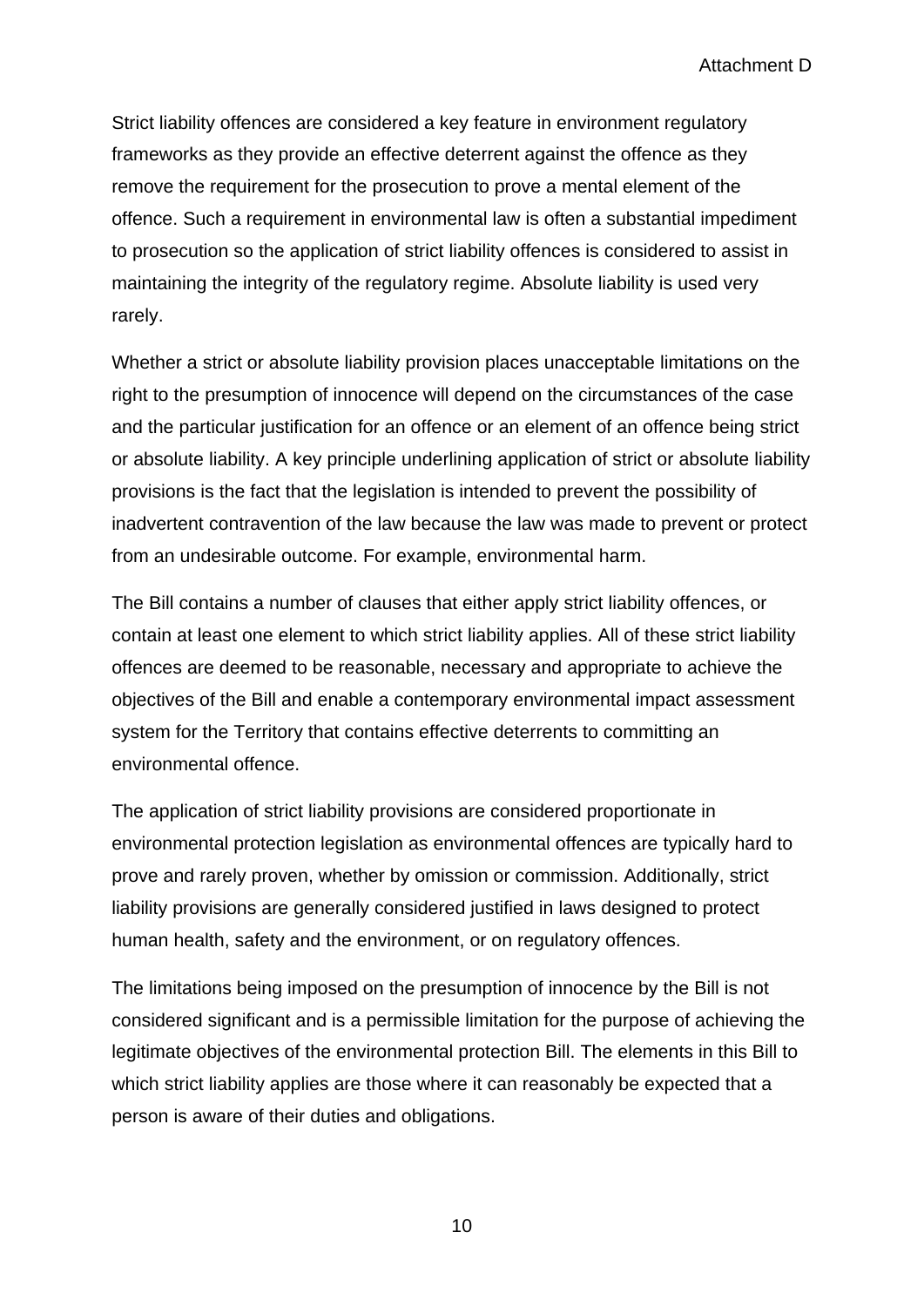For example, it is common throughout the Bill to apply strict liability offences on conduct undertaken by a person who is the approval holder for an environmental approval. In such instances, it is reasonable to expect that the approval holder would be aware of what is permitted conduct under their environmental approval.

The Bill does not contain any absolute liability offence provisions. However, Clause 293 provides the power for the Administrator to make regulations and apply a strict or absolute liability offence against a regulation. This clause restricts the penalty that can be applied to an offence against a regulation that is a strict or absolute liability offence. As with the limitation on the presumption of innocence in relation to the Bill's strict liability provisions, the limitation caused by this clause is considered permissible as it only provides the power to make regulations that can apply an absolute liability offence, and the penalty is restricted. The future application of absolute liability offences will accord with common permissible limitations for absolute liability offences such as ensuring an element of the offence is a pre-condition of the offence.

It is therefore considered that although there are limitations being placed on Article 14(2) of the ICCPR in relation to the presumption of innocence, the limitations are permissible and do not compromise the Bill's compatibility with human rights.

#### Rights to enjoy and benefit from culture

Article 27 in the ICCPR provide rights to persons belonging to ethnic, religious and linguistic minorities within a country to enjoy their own culture, religion and language along with other members of their community. Article 15 in the ICESCR recognises, amongst other things, the right of everyone to take part in cultural life.

Culture can be presented in numerous ways and is often linked to the use of land resources by Aboriginal peoples and the way this use relates to Indigenous peoples particular way of life. The cultural values of Aboriginal peoples, relationship with nature and rights associated with their traditional lands are expected to be regarded with respect and protected.

The UN Human Rights Committee considers that the concept of culture embraces not only the maintenance of traditional practices, but also social and economic activities that are part of a group's traditions. Additionally, the UN Human Rights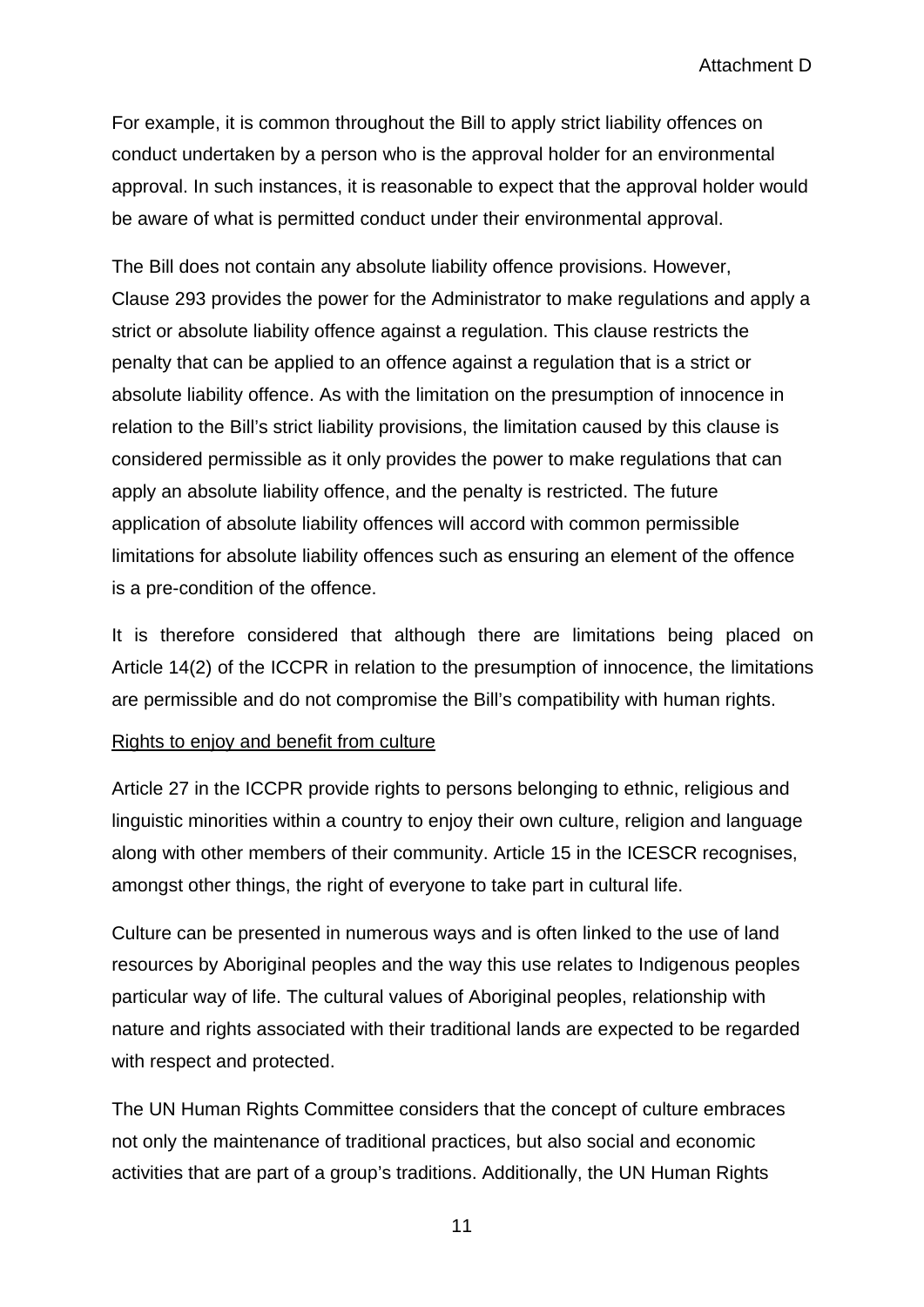Attachment D

Committee on Economic, Social and Cultural Rights has identified a number of factors that capture culture, including way of life, language, oral and written literature, music and song, non-verbal communication, religion or belief systems, rites and ceremonies, sport and games, methods of production or technology, natural and man-made environments, food, clothing and shelter and the arts, customs and traditions.

Given the inherent nature of the Northern Territory and that a large part of the Territory belongs to Aboriginal peoples through native title rights and/or the *Aboriginal Land Rights (Northern Territory) Act 1976* (Cth), the Bill will likely result in regulating commercial activity occurring on traditional lands. As a result there is potential that the Bill could limit the ability of some Aboriginal peoples to observe and take part in cultural practices, including the use and enjoyment of land and natural resources, due to the area of land forming a part of a development activity and be subject to regulatory activities attached to an environmental approval. There is therefore the potential that the Bill will limit certain rights that are conveyed in Article 27 in the ICCPR and Article 15 in the ICESCR. It should be noted however that these limitations do not impede on the rights conveyed on Aboriginal peoples through the application of the domestic laws provided in the *Aboriginal Land Rights (Northern Territory) Act 1976* (Cth) or the *Native Title Act 1993* (Cth)*.* 

Additionally, it should be noted that the UN Human Rights Committee has previously considered cases when the limitation on the right of minorities to enjoy their own culture on the rights of others was called into question. In these cases it was stated that commercial activity, such as mining, occurring on lands belonging to minorities, has a limited impact on the right of minorities to enjoy their own culture, and therefore may not be incompatible with Article 27 in the ICCPR. In stating this however, it was clear that the statement was made with recognition of the fact that consultation with affected minority representatives had taken place in the process of deciding to approve the activity.

Clause 43 in the Bill places general duties on proponents who are required to undertake an environmental impact assessment process. These duties, amongst others, include obligations to consult with affected communities, including Aboriginal communities, in a culturally appropriate manner; and to address Aboriginal values